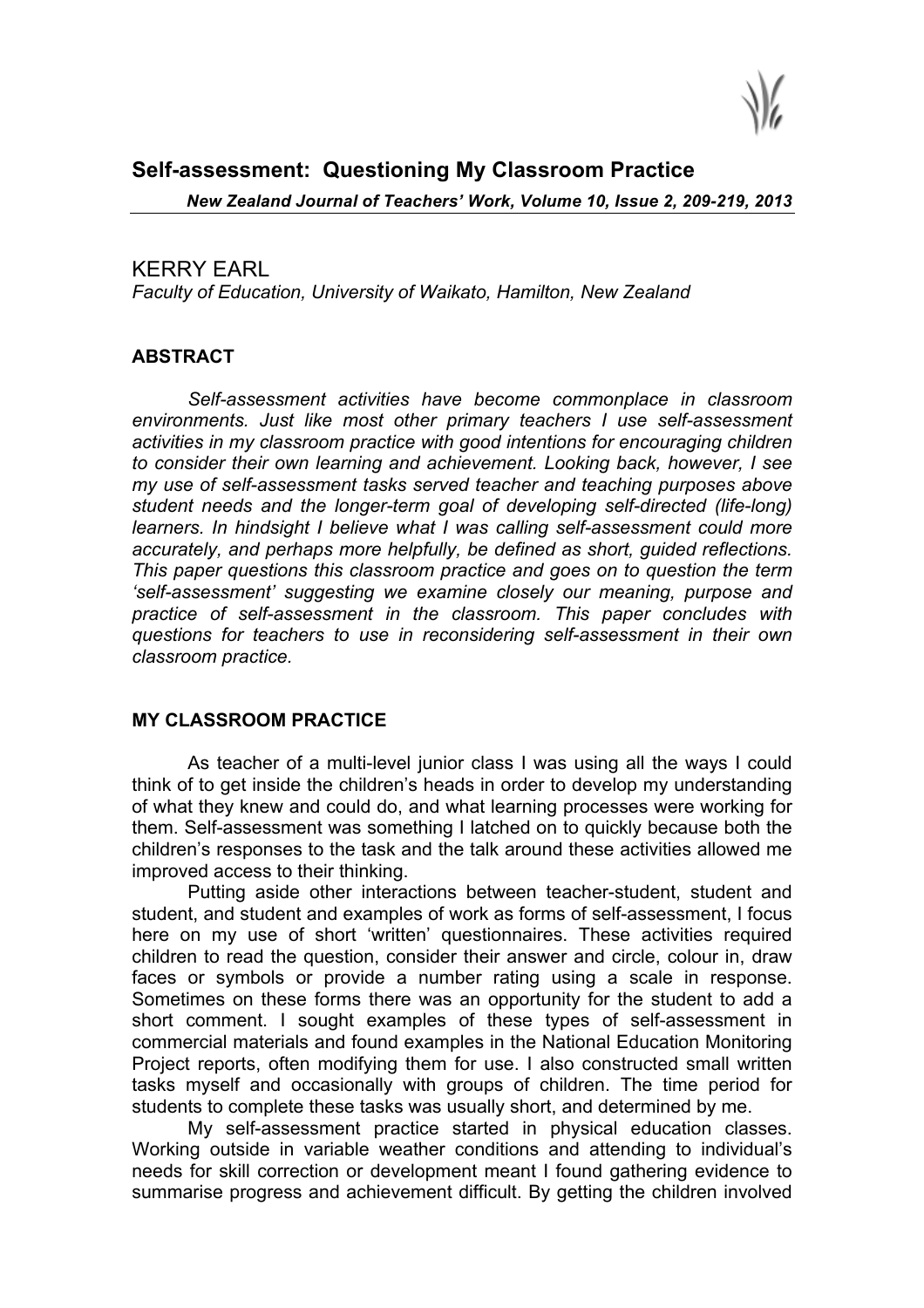through self-assessment activities and encouraging discussion around how they should rate themselves I had more information than I could gather on my own. The children also seemed more purposeful when they commenced lessons knowing what we were all going to be looking for.

When reporting to parents I added short self-report forms using traffic light colours for achievement and effort in different curriculum areas. These selfreporting forms gave me some indication about each child's perception of effort. I was very conscious of not wanting to over or under estimate effort in my reporting. The children enjoyed this form filling exercise and afterwards we conferenced the ratings they gave themselves. Both of us signed the sheet before it went home with my report. The children loved putting their signature on their self-reports.

I also found having information on how the children rated their work helpful for the tone and content of my feedback. Student self-beliefs about themselves as learners and their learning progress contributed to my decisionmaking around what I said and how I said it in feedback. I was very aware of the costs to student learning and progress if the work was too easy or too hard.

I did not expect the children to be accurate in their evaluations. This was not about questioning their honesty. I wanted self-reporting of their thinking (How do you feel when you get a book for a present? What is the hardest part?), or their performance (How many skips can you do without stopping? How many times have you used adjectives in a page of your descriptive writing?). These tasks helped us all focus on what quality looks like for the activity and level appropriate. In many subjects we started using a two category rubric system, based on using a model or example – 1) What would quality work look like? 2) What would poor work look like?

The results from the children certainly surprised me when I set a selfassessment exercise. For example, some of my advanced readers didn't really enjoy reading for pleasure. It was always interesting to see who, in my eyes, over estimated and who under estimated their success (reflecting feelings of confidence and often current circumstances of the individual). Interpreting what an individual child indicated required sound and up-to-date knowledge of the child and what was happening for him or her at the time. Another challenge was the development of good questions. Some questions turned out to be pretty useless for everyone. Quite often I found out students didn't know exactly what I meant by the words we were using. Keeping track of the resulting pieces of paper was also a challenge. Generally, though, self-assessment evidence proved very revealing not only to me but also to parents when the results were shared with them as single events or through the children's portfolios.

I believe using self-assessment in my classroom practice improved teacher and learner understanding of what is being learned, 'talk' (focus, vocabulary and student-student discussion), and awareness of how learning was occurring. Self-assessment gave me more information than I had otherwise and the children seemed to enjoy these opportunities.

What did the students in my primary classes understand from this practice? I didn't ask. Did they think they were 'doing my job'? I don't know. I believe they liked a variety of activities and as long as I didn't use these written self-assessment activities too often they seemed willing. It is probably important to note that at that time the children at this school were relatively relaxed about assessment generally. Being a multi-level classroom helped children see how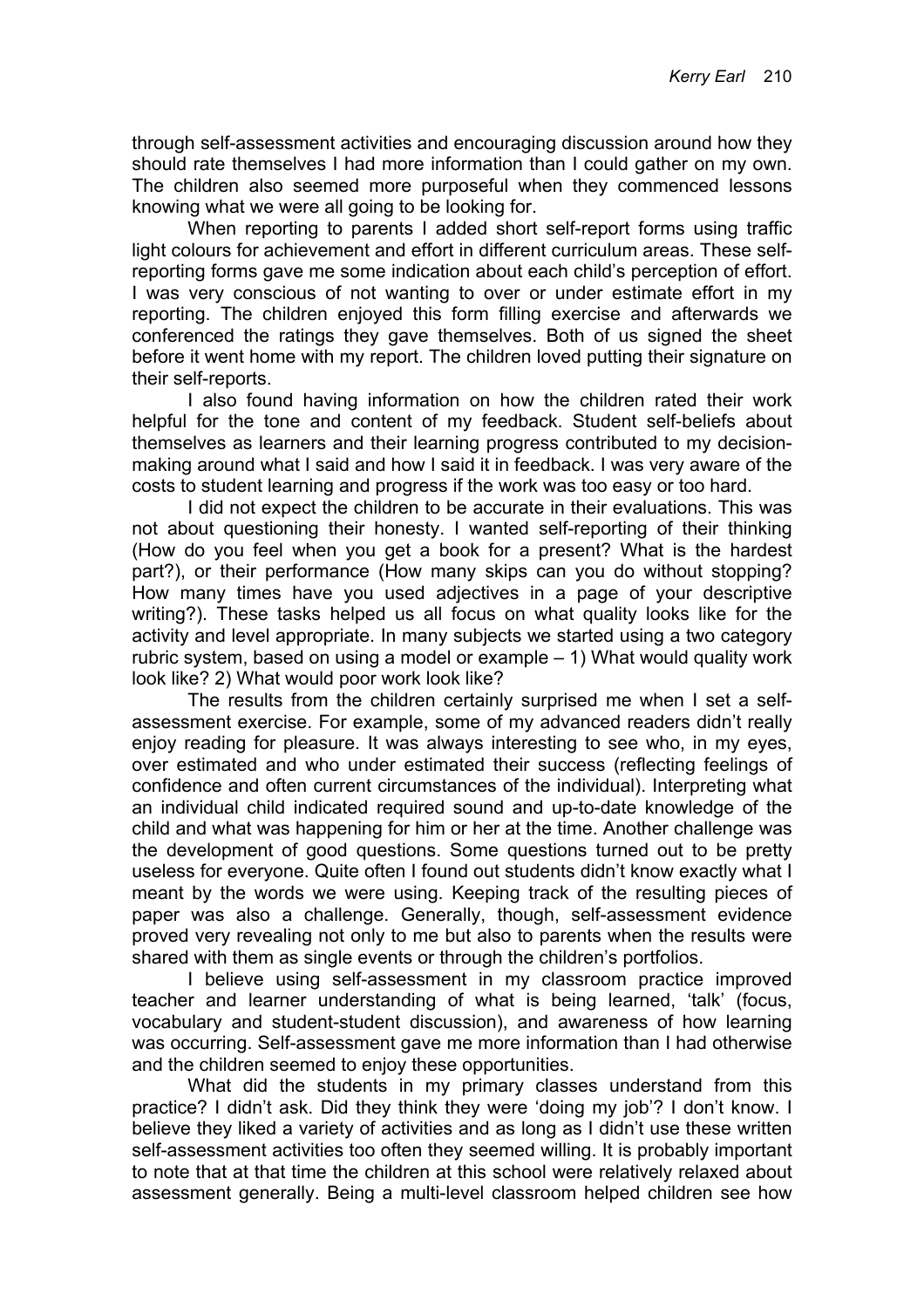you get better at things as you get older instilling a belief in their own improvement over time. Also the varying ages and stages make it more easily understandable that everyone has different strengths and weaknesses and can help each other. The younger ones experienced helping children older than themselves with some things, which reinforced an understanding of valuing difference, working together and knowledge of learning progressions. Although the children's experience of self-assessment seemed positive, self-assessment practice in my classroom was used to primarily serve teacher and teaching purposes.

### **SELF-ASSESSMENT**

Research shows that self-assessment can raise levels of achievement (Harlan, 2007) and can affect student motivation and self-efficacy in positive ways (Black, Harrison, Lee, Marshall & Wiliam, 2003). Gregory, Cameron and Davies (2011) define self-assessment as a sequence of skills in a student's ability to 'reflect on the quality of their work, judge the degree to which it reflects explicitly stated goals or criteria, and revise accordingly' (p. 8). Boud (2007), with a focus on senior and tertiary students, defines self assessment as: 'the involvement of students in identifying standards and/or criteria to apply to their work and making judgements about the extent to which they have met these criteria and standards' (p. 122).

Self-assessment is tied particularly to assessment for learning, or assessment for formative purposes. Self-assessment (and peer assessment) is identified as one of the four main assessment practices for formative purposes or assessment for learning (Clarke, 2005) along with questioning, feedback and sharing criteria with the learner.

Assessment for formative purposes or assessment for learning is based on the pedagogical belief that assessment is more effective when students are actively involved. Green and Johnson (2010) state that self-assessment 'teaches objectivity – being able to get beyond your own point of view and look at yourself in relation to a standard. It also teaches empowerment – if you eventually understand the standard yourself, you are not as dependent on an authority to make judgements about your own work' (p. 11). The New Zealand Ministry of Education's position paper on assessment (2011) explained that 'to understand and cater for the unique context of individual students, it is important that students be educated in ways that develop their capacity to assess their own learning so that they can develop as autonomous, selfregulated, life-long learners' (p. 18).

Tan (2007) describes three ways that self-assessment practices are related to life-long learning: individuals developing critical skills (in particular, skills to conduct and evaluate his or her own learning); individuals developing self-directed learning (meaning the ability to plan and direct his or her own learning); and, developing individual responsibility for learning. Self-assessment ability is central to students' capacity for engaging in life-long learning which is seen as important in our diverse data-driven 21<sup>st</sup> century environment. Absolum (2006) put it very simply; 'learning is impossible without the on-going assessment by the learner' (p. 98).

The phrase 'assessment as learning' has been used to focus our consideration on the learner in assessment processes (L. Earl, 2003). That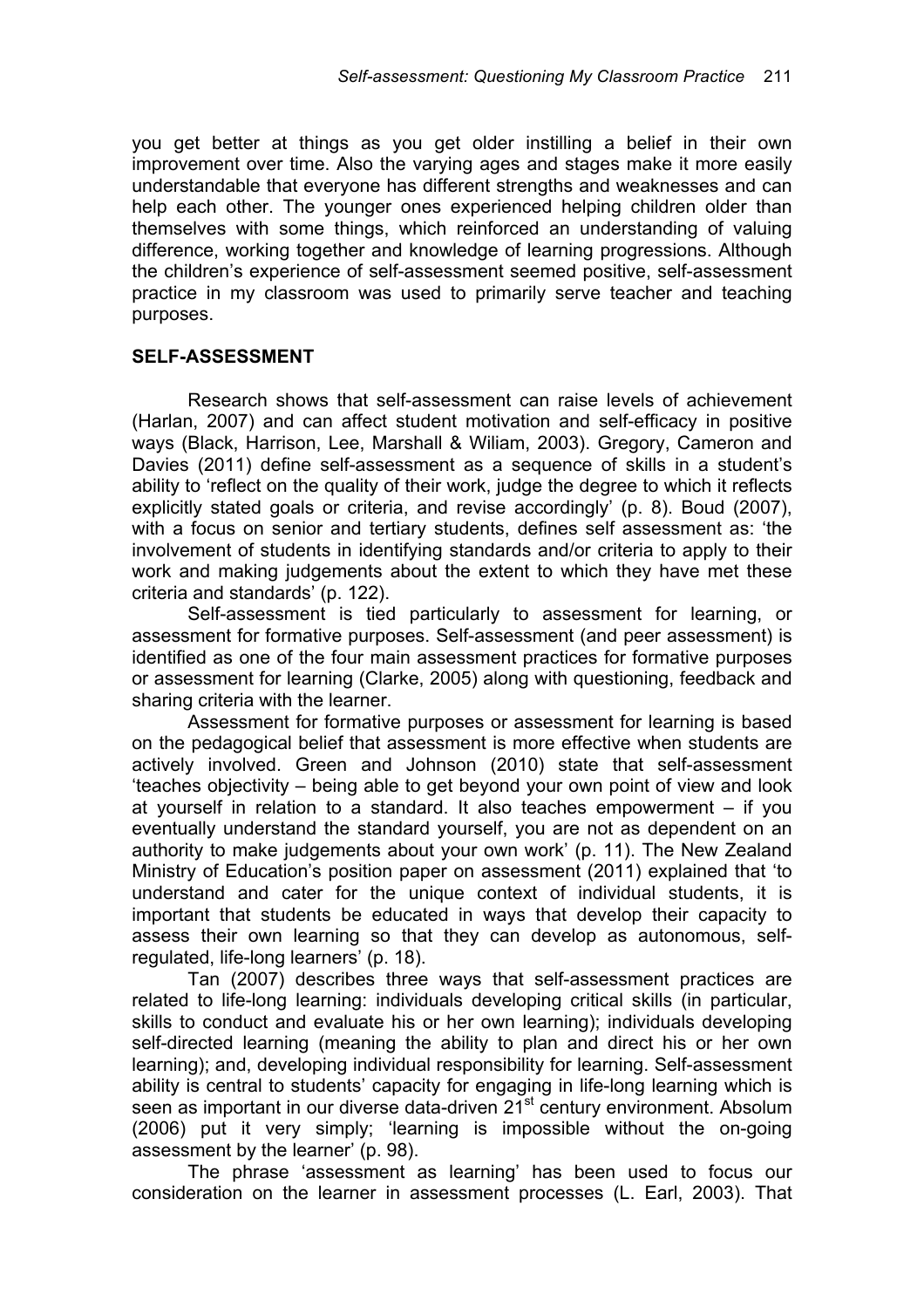students should be valued participants in their own learning, anticipate receiving and making use of quality feedback and be able to identify their own learning needs (with teacher assistance) is highlighted through the assessment as learning concept. The intention, or purpose, is that students develop skills for life-long learning and will be self-motivated through this practice. Assessment as learning emphasises the role of the learner as the critical link between learning and assessment processes. Earl and Katz (2006) explain that assessment as learning 'focuses on the explicit fostering of students' capacity over time to be their own best assessors' (p. 42).

Earl and Katz (2006) also outline the teacher's role, in relation to selfassessment, in promoting the development of such independent learners. Being able to:

- Model and teach the skills of self-assessment;
- Guide students in setting goals, and monitoring their progress toward them;
- Provide exemplars and models of good practice and quality work that reflect curriculum outcomes;
- Work with students to develop clear criteria of good practice;
- Guide students in developing internal feedback or self-monitoring;
- Provide mechanisms to validate and question their own thinking, and to become comfortable with the ambiguity and uncertainty that is inevitable in learning anything new;
- Provide regular and challenging opportunities to practice, so that students can become confident, competent self-assessors;
- Monitor students' metacognitive processes as well as their learning, and provide descriptive feedback; and,
- Create an environment where it is safe for students to take chances and where support is readily available.

Students need to know why we self-assess, how, and have opportunities to practice. Black and Wiliam (1998, p. 10) believe, 'Pupils should be trained in self-assessment so that they can understand the main purposes of their learning and thereby grasp what they need to do to achieve'. Earl and Katz (2006) explained, 'Complex skills, such as monitoring and self-regulation, become routine only when there is constant feedback and practice using the skills' (p. 43). Students should be developing an understanding of the link between what they do and what happens next and perceive they have control of their actions to influence outcomes and or consequences. This can come from reflecting on work regularly and making decisions about what to do next (supported by the teacher).

However, assessment as learning can also be viewed as being where assessment practices take over the focus from learning and 'criteria compliance' replaces learning (see Torrance, 2007). The practice of selfassessment can develop as a personal guide to learning, enabling and supporting habits of reflection. However, if our classroom practice is more about self monitoring, time management and internalising standards then the focus is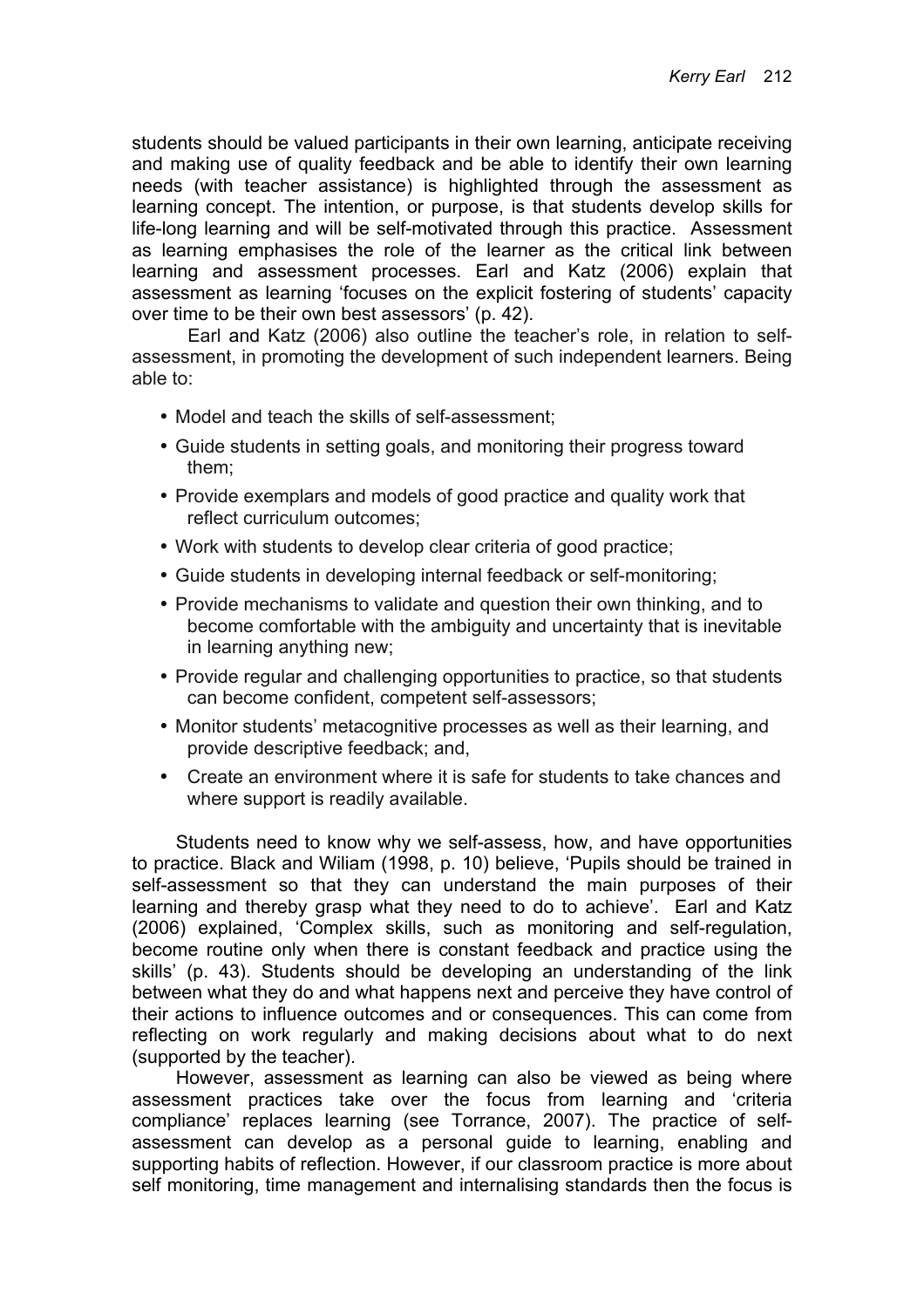perhaps more about making life easier for the teacher (compliance). If the focus is on control of behaviour (more than progress and achievement and improving quality in individual and class work) then self-assessment practice can give messages to individuals identifying fault and weakening rather than strengthening self-efficacy.

Self-assessment in practice arguably involves aspects of assessment of self, assessment by self and assessment for self.

## **Assessment of self**

Self-assessment in practice can turn personal and introspective as implicit in the word 'self' is the implication to think inward therefore suggesting self-assessment is assessment of 'the self' (personal traits, or attributes). Assessment of self may contribute to supporting individualism that can lead to selfishness or egotism. The development of personal qualities is important especially in managing self and relating to others, however, culture and context are likely to influence how these play out. This kind of self-assessment as assessment of self may ultimately weigh self-worth and can be harmful.

Black and Wiliam (1998) and Boud and Associates (2010) recommend that any form of assessment should focus on the task not the self; that is, decentering the ego, to avoid harm. Brown and Dutton (1995) contend that selfknowledge is not 'vigorously' sought or 'typically' possessed. They suggest 'people are better served by having views of themselves that are a bit more positive than realistic' (p. 1288). These authors explain, 'Ability level is only one factor that determines performance outcomes. Effort, perseverance, and effective application of one's talents are also important' (p. 1294). An individual's slightly flattering perception of his or her own ability appears to support the enacting of these factors (Bandura, 1989). Bandura (1989) reasoned, 'if self-efficacy beliefs always reflected only what people could do routinely, they would rarely fail but they would not mount the extra effort needed to surpass their ordinary performance' (p. 1177).

If self-assessment focuses on just assessment of self then the process does not automatically mean that it is the individual who determines the process, makes meaning from the evidence or uses the information. Evaluation and judgment of evidence may occur external to the individual in assessment of self, even if the learner has been asked to complete the task him or herself.

### **Assessment by self**

Self-assessment when just self-marking would likely reinforce the idea that children are doing the teacher's work and internalising controls. The importance of learner involvement in his or her learning is now generally accepted. Assessment by self, then, is about seeing self as learner, monitoring progress towards current goals, and seeking feedback. Assessment by self is the learner having hold of the process but not necessarily undertaking this practice on one's own.

### **Assessment for self**

Assessment for self implies the meaning, usefulness and benefits of selfassessment are for the individual learner in the first instance. Perhaps this is an essential aspect of self-assessment. Self-assessment practice may provide the evidence and knowledge on which are founded individual's beliefs in their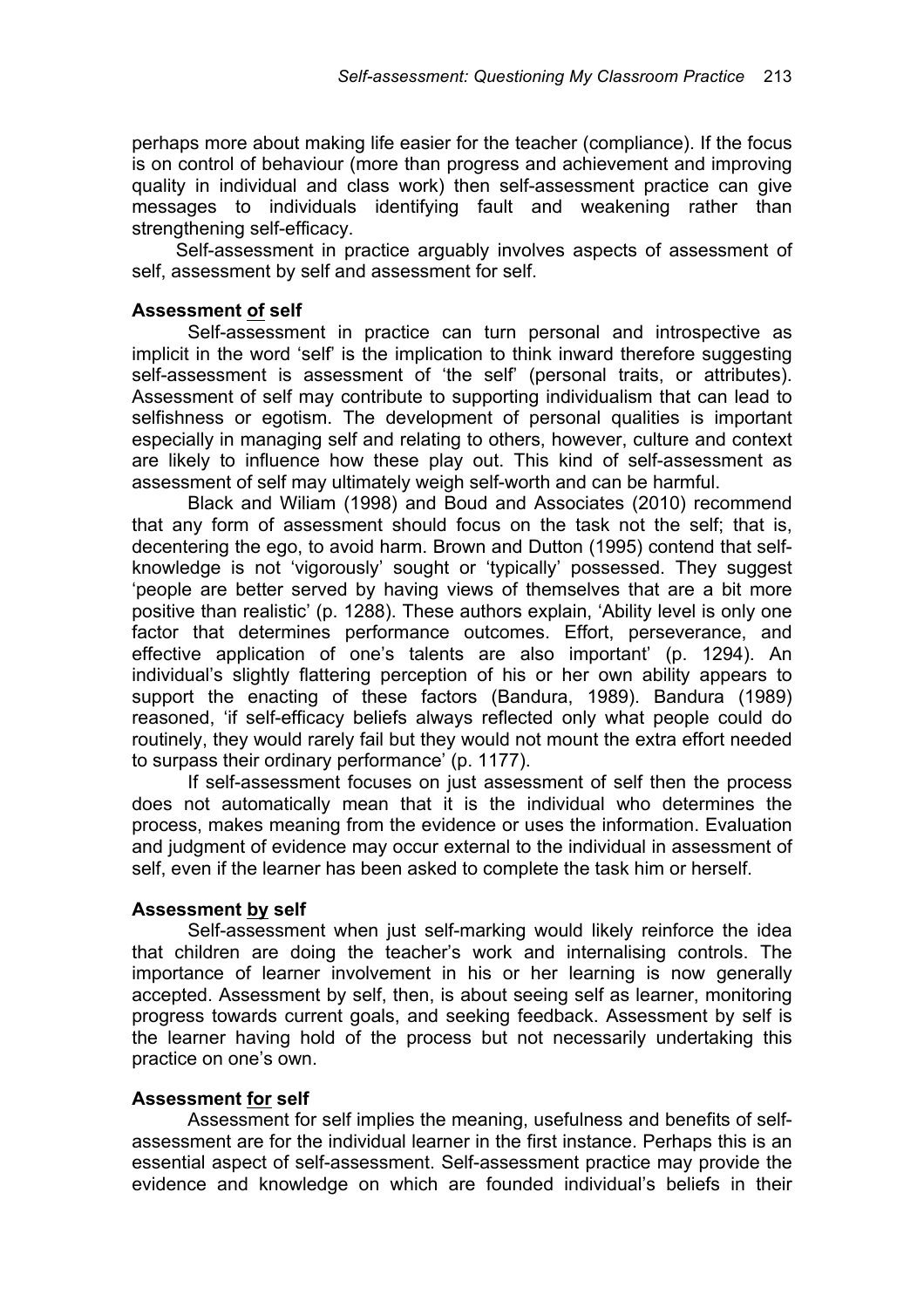capabilities to effect desired outcomes by their actions. Developing self-efficacy through self-assessment may also support the vital sense of purpose (intention, direction, making a difference) and sense of control over self and work.

When self assessment practice works, learners:

- Develop insights into the purpose and progression of learning;
- Develop understanding of own strengths and weaknesses;
- Develop insights into their own practice as learners;
- Are able to judge quality outcomes and effective strategies;
- Take greater meaning from feedback ;
- Are more conscious about how other's view work; and,
- Are more conscious and objective about how their own work compares with others.

Teachers report that students who practice self-assessment are able to say they need help without sense of failure, are more able and likely to talk about their learning and benefit from knowing we all have similar experiences when learning (Clarke, Timperley and Hattie, 2001, p. 50).

Was I developing student capabilities to self-assess in the model of practice I was using? In fact, the children were only occasionally involved in deciding what was important to be looked at, developing criteria, and even more rarely the timing and format of the self-assessment activity. All the children had to do, when asked, was 'pause and complete'.

#### **SHORT-GUIDED REFLECTIONS**

The language we use matters and it is important that we consider the terms and labels we use and reconsider our practices and consequences of these practices towards achieving our goals. My classroom practice of selfassessment was used essentially to solve an assessment problem not a learning problem. Looking back now I think that although I considered what I was doing was self-assessment I was really using short-guided reflections. 'Short' because there was little time set aside for completion of the task. 'Reflections' because there was little time for evidence gathering, analysis and evaluation; in fact, little time for considering much more than what immediately came to mind. Also these tasks were 'Guided'. That is, the teacher played a key role in the focus of the task, the questions, and the timing. Although these tasks could be forms of self-marking they were not assessment.

That self-assessment activities are labelled as assessment activities suggests a formality of process and that the outcomes provide evidence or data that can be used for judgements and evaluation. These assessment tasks will tell you things but not necessarily about a student's level of ability. While the results certainly provide information and further clues to what might be going on in an individual's mind – that is, their beliefs about themselves as learners and their approach to learning – this data is not reliable, depending as it does on the learner's feelings, attitude and situation at the time of this exercise and on the interpretation of the responses by a teacher who knows the child well.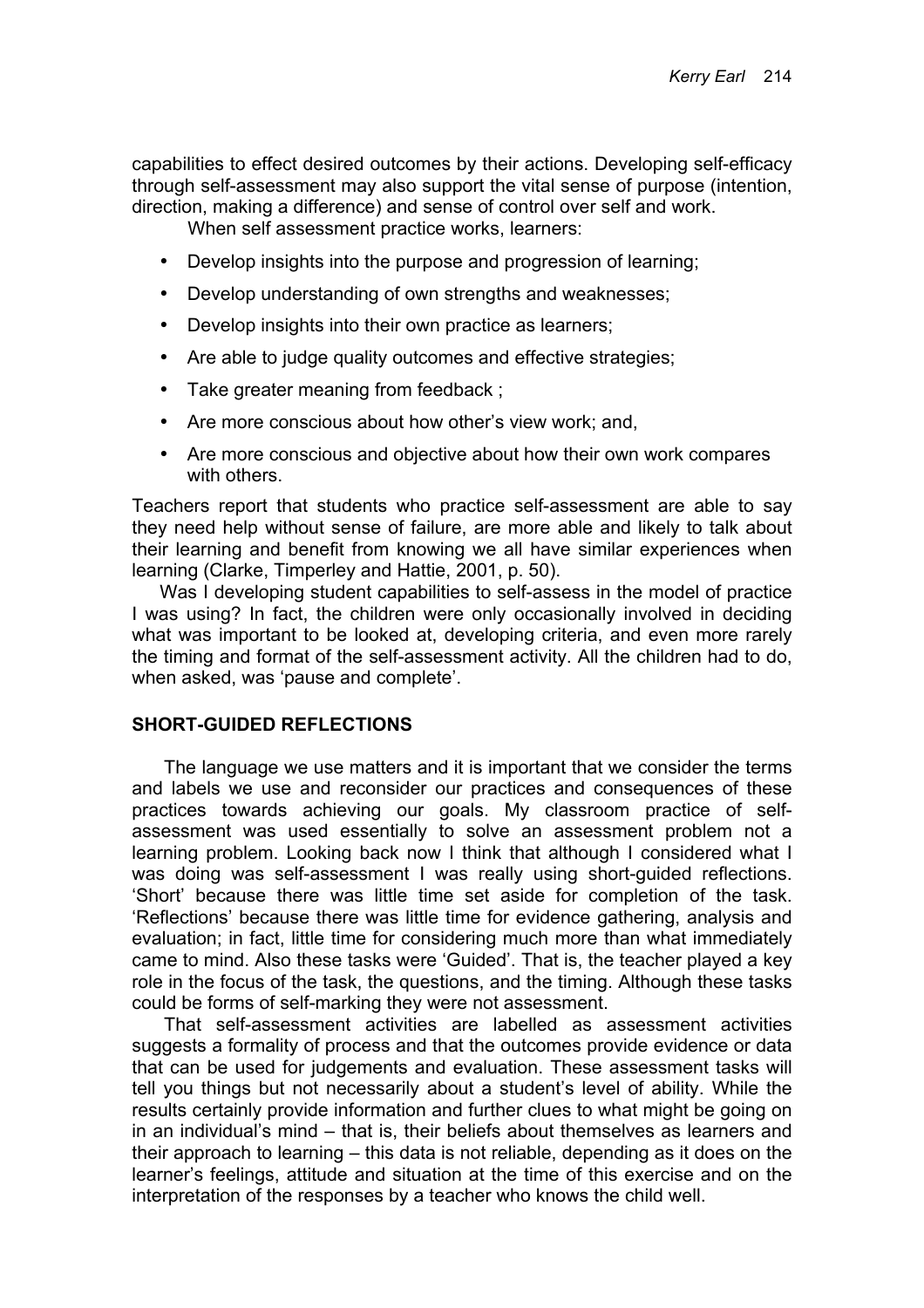There is little expectation of impartiality; something even adults struggle with. The children's responses need interpreting and task results are dependent on circumstances. Often the child's perception of their skill or success is incomplete, overly influenced by feelings at the time, what they thought the information was for and who was going to see it.

There is a great deal of potential for confusion for teachers and students (and parents) in the current high stakes assessment environment, around the term 'self-assessment'; the use of term 'self' and the use of term 'assessment'. Are our classroom practices that we call self-assessment developing the learner's sense of responsibility for their own learning and autonomy or is it about shifting assessment processes for teacher purposes including for discipline and control?

If we consider self-assessment as being linked to goals setting then this puts extra responsibility on teachers to model identification of worthwhile and timely goals. If deeper understanding of learning is being promoted by selfassessment then what children are being asked to learn can't be trivial or lack meaning.

A trivial process of self-, or peer-, assessment can further undermine simplistic or merely technical learning goals. If we recognise the importance of questioning then the quality of questioning being modelled by the teacher are important. By asking good questions both teachers and students can get at what is important to be learned. If we agree that developing shared understanding or standards of quality is important then it becomes even more important that these standards are appropriate and significant, relevant and meaningful.

The term self-assessment is not unproblematic. In practice there is potential for misunderstanding and confusion in our use of the term and this confusion may undermine learner, teacher and school goals.

### **CONCLUSION**

Teachers engage in a variety of roles in assessment (mentor, guide, accountant, reporter and programme director) (Wilson, 1996 cited in L. Earl, 2003). It can be easy enough for busy teachers to underestimate the complexity of assessment and attempt to simplify processes and understandings in order to manage. As teacher we need to regularly reconsider and revise our assessment understanding and practices.

Self-assessment is not simply self-marking. Students need to know why we self-assess and have opportunities to practice. They need to recognise and understand that people learn in different ways and in their own time*.* Students need time to reflect on subject content, products of learning and their own learning strategies. The teacher plays a key role in modelling, negotiating, and refining concepts of quality.

The inclusion of the word 'assessment' in the term self-assessment can arguably distort one's interpretation and use of the evidence from these activities. The use of the word 'self' in self-assessment, I suggest, also has potential to mislead individuals about what is being assessed.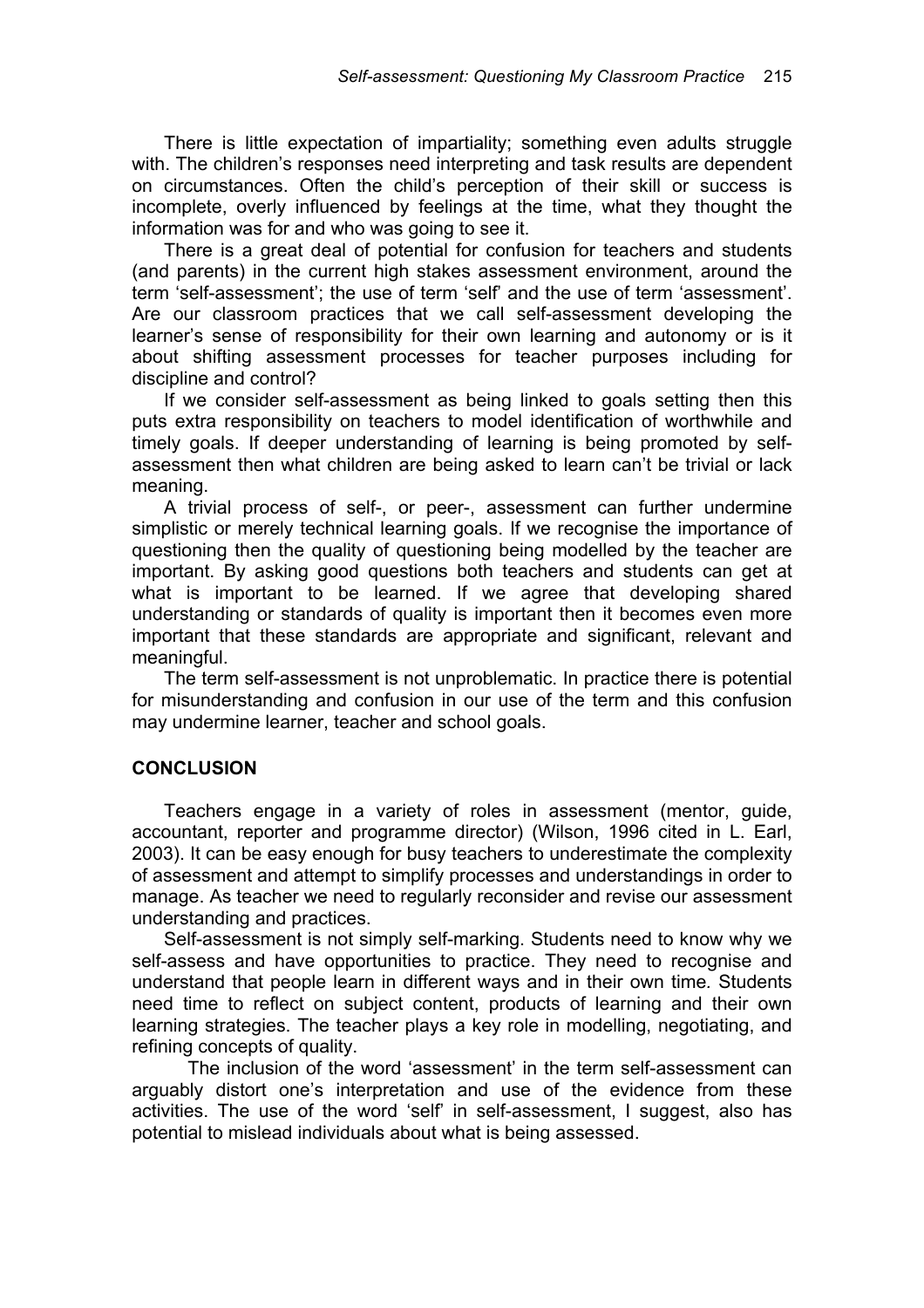How can we evaluate our practice of self-assessment with our students in the classroom? We can ask if our classroom self-assessment practice is developing each child's ability to:

- Ask questions about criteria, quality and evidence in their work;
- Understand and use feedback;
- Identify his or her own learning needs;
- Take action in response;
- Practice habits of reflection; and,
- Develop autonomy and self-efficacy.

More specifically, we can ask when evaluating self-assessment activities:

- What is the student learning by completing this task?
- What are we going to learn from the answers?
- How could this information be used?
- What will this information depend on?

Whatever next steps we take as teachers, we can seek to further clarify what we mean by self-assessment in our theory and practice considering what is being assessed, by whom and for what purpose.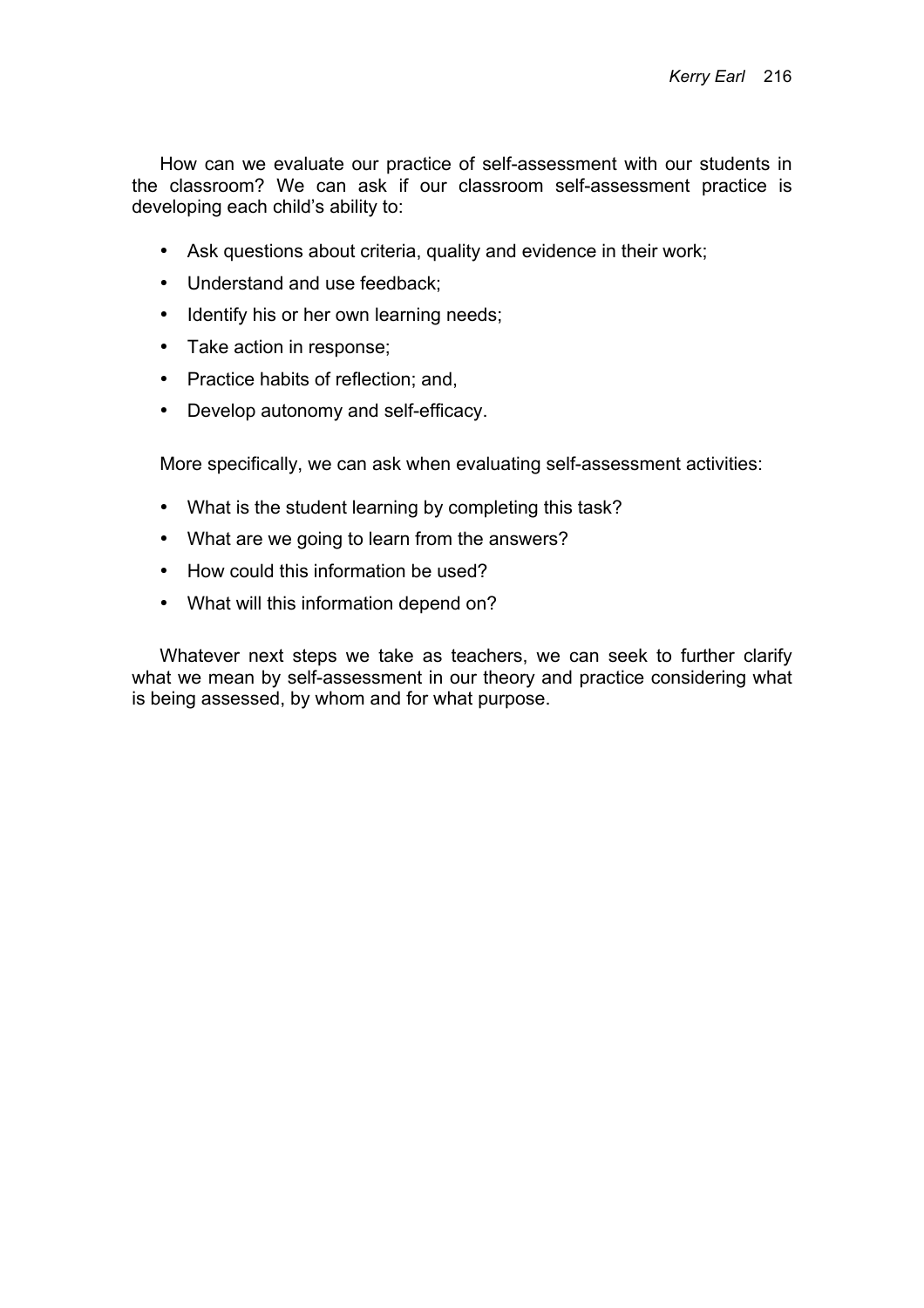#### **REFERENCES**

- Absolum, M. (2006). *Clarity in the classroom: Using formative assessment.* Auckland, New Zealand: Hachette Livre.
- Bandura, A. (1989). Human-agency in social cognitive theory. *American Psychologist*, *44*, 1175-1184.
- Black, P., & Wiliam, D. (1998). Assessment and classroom learning. *Assessment in Education: Principles, Policy & Practice, 5*(1), 7-74.
- Black, P., Harrison, C., Lee, C., Marshall, B., & Wiliam, D. (2003). *Assessment for learning: Putting it into practice.* Maidenhead, UK: Open University Press.
- Boud, D. (2007). Avoiding the traps: seeking good practice in the use of selfassessment and reflection in professional courses. *Social Work Education: The International Journal, 18*(2), 121-132.
- Boud, D., & Associates. (2010). *Assessment 2020: Seven propositions for assessment reform in higher education.* Sydney, NSW, Australia: Australian Learning & Teaching Council.
- Brown, J. D., & Dutton, K. A. (1995). The thrill of victory, the complexity of defeat: Self-esteem and people's emotional reactions to success and failure. *Journal of Personality and Social Psychology*, *68*(4), 712-722.
- Clarke, S. (2005). *Formative assessment in action: Weaving the elements together.* London, England: Hodder Murray.
- Clarke, S., Timperley, H., & Hattie, J. (2001). *Unlocking formative assessment: Practical strategies for enhancing pupils' learning in the primary classroom* (New Zealand edition). Auckland, New Zealand: Hodder Moa Beckett.
- Earl, L. (2003). *Assessment as learning.* Thousand Oaks, CA: Corwin Press.
- Earl, L., & Katz, S. (2006). *Rethinking classroom assessment with purpose in mind.* Document prepared for Minister of Education, Citizenship and Youth, Manitoba, Canada. Retrieved from: http://www.edu.gov.mb.ca/ks4/assess/index.html
- Green, S., & Johnson, R. (2010). *Assessment is essential*. Boston, MA: McGraw-Hill Higher Education.
- Gregory, K., Cameron, C., & Davies, A. (2011). *Self-assessment and goalsetting: For use in middle and secondary school classrooms.* Courtenay, Canada: Connections.
- Harlen, W. (2007). Criteria for evaluating systems for student assessment. *Studies in Educational Evaluation, 33*(1), 15-28.
- Ministry of Education. (2011*). Ministry of Education position paper: Assessment.* Wellington, New Zealand: Learning Media.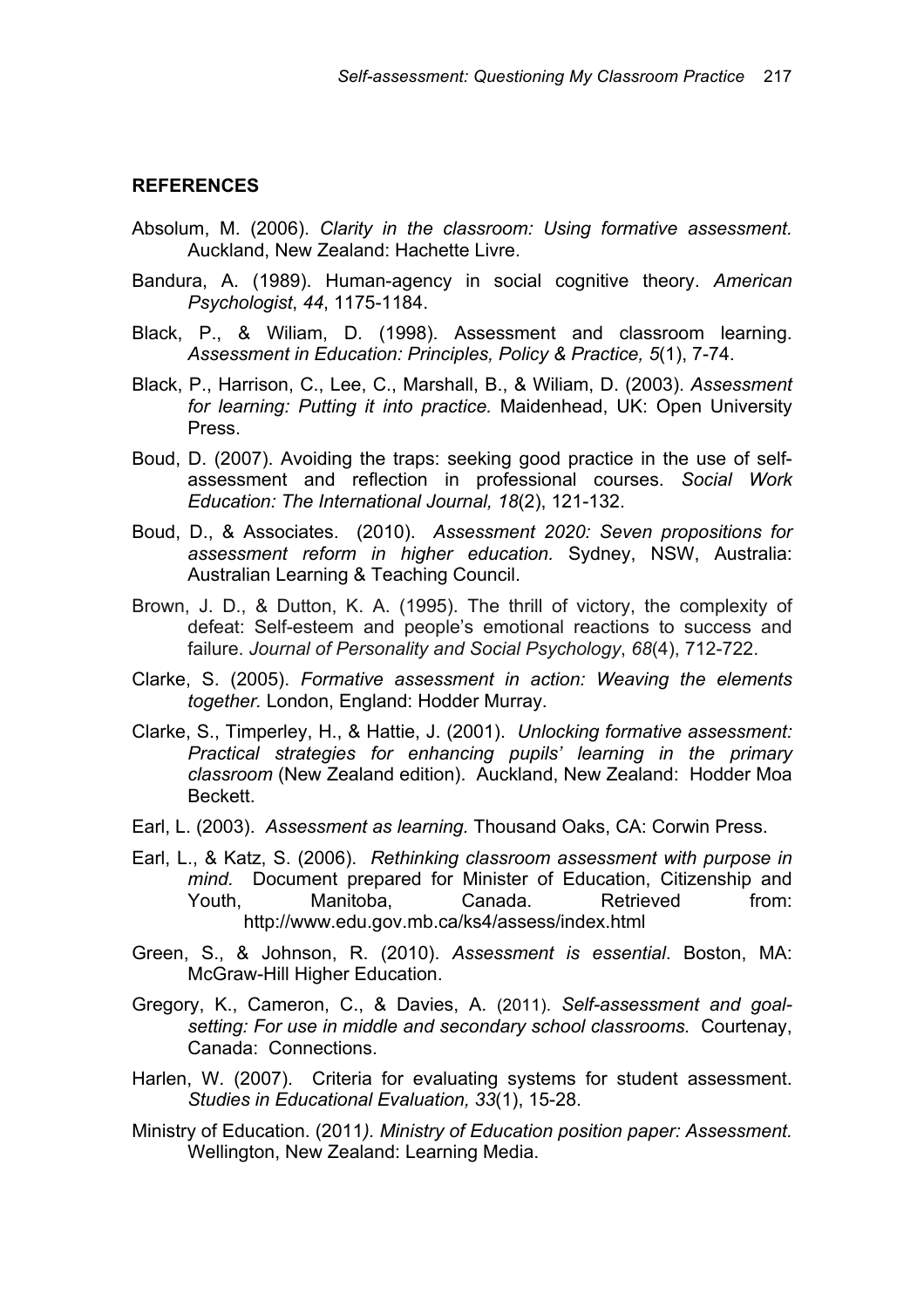- Tan, K. (2007). Conceptions of self-assessment: What is needed for long-term learning? In D. Boud & N. Falchilcov (Eds.), *Rethinking assessment in higher education* (pp. 114-127). New York, NY: Routledge.
- Torrance, H. (2007). Assessment as learning? How the use of explicit learning objectives, assessment criteria and feedback in post-secondary education and training can come to dominate learning. *Assessment in Education: Principles, Policy & Practice, 14*(3), 281-294.